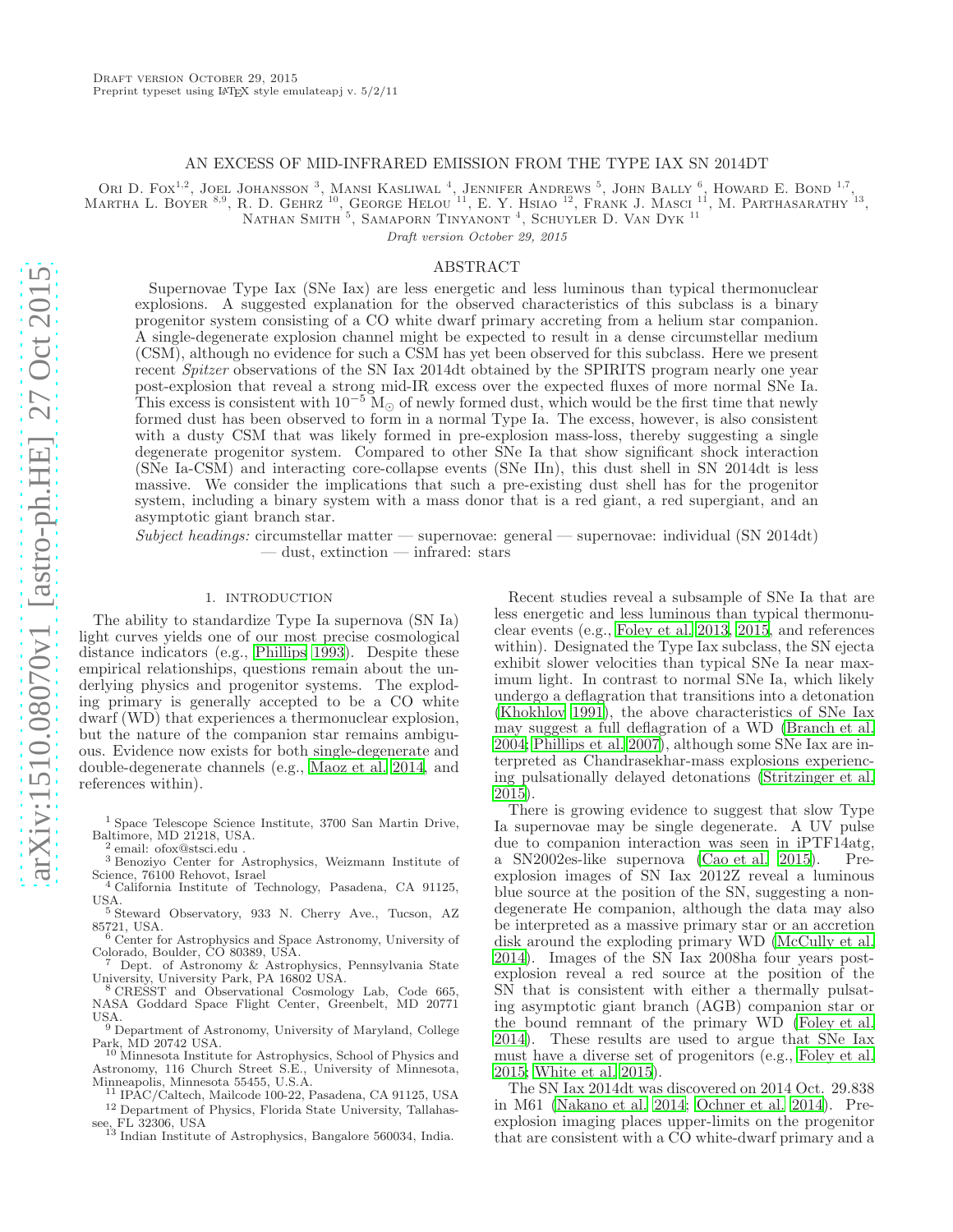

<span id="page-1-2"></span>**Figure 1.** Left panel: RGB composite of M61 using pre-SN Spitzer data (3.6, 4.5 and 8.0  $\mu$ m) from 2004. The inset square and green cross indicates position of the right panel patches and SN 2014dt in M61. Right panels: 3.6 and 4.5  $\mu$ m observations and subtractions of SN 2014dt.

non-degenerate He companion progenitor system, as was suggested for SN 2012Z, although perhaps with a slightly smaller and/or hotter donor [\(Foley et al. 2015\)](#page-5-3). The preexplosion data, however, are also consistent with a lowmass red giant (RG) or main-sequence star companion. If detected, a circumstellar medium (CSM) may be able to offer clues about the SN 2014dt progenitor system and pre-explosion mass-loss. For example, the presence of Hrich and dense CSM seen in the Type Ia-CSM subclass suggests a non-degenerate companion star in the progenitor system (e.g., [Silverman et al. 2013;](#page-5-14) [Fox et al. 2015\)](#page-5-15). Narrow lines, often taken to be a key signature of a dense CSM, have not been previously observed in SNe Iax, but this result may be due to a lower density CSM or slower shock velocity. Like SNe Ia-CSM and their core-collapse counterparts (SNe IIn), another approach to detecting the presence of a CSM is through the presence of a midinfrared (mid-IR) excess of thermal emission resulting from warm dust, in some cases years post-explosion (e.g., [Fox et al. 2011](#page-5-16); [Fox & Filippenko 2013\)](#page-5-17).

In this Letter we present<br>Spitzer Space Telescope (Werner et al. 2004; Telescope [\(Werner et al. 2004;](#page-5-18) [Gehrz et al. 2007\)](#page-5-19) data of SN 2014dt obtained more than 300 days post-maximum by the SPitzer InfraRed Intensive Transients Survey (SPIRITS; [Kasliwal et al.](#page-5-20) [2014\)](#page-5-20). Section [2](#page-1-0) lists the details of the observations; Spitzer photometry constrains the dust mass and temperature, and thus the luminosity. We explore the origin and heating mechanism of the dust in §[3.](#page-4-0) Section [4](#page-5-21) presents our conclusions.

# 2. OBSERVATIONS

# 2.1. Warm Spitzer/IRAC Photometry

<span id="page-1-0"></span>Table [1](#page-2-0) summarizes observations of SN 2014dt made by SPIRITS. This survey provides a systematic transient search of 194 nearby galaxies within 20 Mpc, on timescales ranging between a day to a year, to a depth of 20 mag in the two Spitzer/IRAC [\(Fazio et al. 2004](#page-5-22)) channels at 3.6 and 4.5  $\mu$ m. SPIRITS is an exploration science program that has been awarded 1130 hours of

Spitzer time over three years  $(2014-2016; \text{ PID } \#11063)$ PI Kasliwal). Concomitantly, the SPIRITS team undertakes extensive ground-based monitoring of these galaxies in the optical and near-infrared.

The Spitzer Heritage Archive  $(SHA)^{14}$  $(SHA)^{14}$  $(SHA)^{14}$  provides access to the Post Basic Calibrated Data (pbcd), which are already fully coadded and calibrated. Figure [1](#page-1-2) shows a RGB image of combined 3.6, 4.5 and 8.0  $\mu$ m images at a single pre-SN epoch. The SN host galaxies tend to be bright and exhibit background-flux variations on small spatial scales. SPIRITS implements template subtraction to reduce photometric confusion from the underlying galaxy [15](#page-1-3). Forced aperture photometry is then performed on the stack of IRAC co-add images for each channel. An aperture of fixed radius 4 pixels is centered on the position of SN2014dt. An aperture correction of  $1.21 \times$  is applied to the total flux in the aperture for both channels. The background is computed using a median in an annulus with inner/outer radii of 8′′/15′′. Flux errors account for Poisson noise from the source and uncertainties in the local background estimate. Table [1](#page-2-0) lists and Figure [2](#page-2-1) plots the resulting photometry. Throughout the paper we use the zero magnitude fluxes for the IRAC Channels 1 and 2 (CH1 and CH2, with central wavelengths of 3.6 and 4.5  $\mu$ m, respectively) of  $F_{\nu,0}^{\text{CH1}} = 280.9 \text{ Jy}$  and  $F_{\nu,0}^{\text{CH2}} = 179.7 \text{ Jy}.$ 

### 2.2. Optical and Near-IR Photometry

Optical photometry were obtained with the Las Cumbres Observatory Global Telescope (LCOGT) Network (PIs: J. Bally, E. Gomez and K. Finkelstein) in BV R and ri filters. The data were reduced and analyzed with standard IRAF[16](#page-1-4) routines, using the QUBA pipeline (see [Valenti et al. 2011,](#page-5-23) for details). Template galaxy

<sup>14</sup> SHA can be accessed from <http://sha.ipac.caltech.edu/applications/Spitzer/SHA/> .

<span id="page-1-4"></span><span id="page-1-3"></span><span id="page-1-1"></span><sup>&</sup>lt;sup>15</sup> http://web.ipac.caltech.edu/staff/fmasci/home/mystats/ApPhotUncert.pd <sup>16</sup> IRAF: The Image Reduction and Analysis Facility is distributed by the National Optical Astronomy Observatory, which is operated by the Association of Universities for Research in As-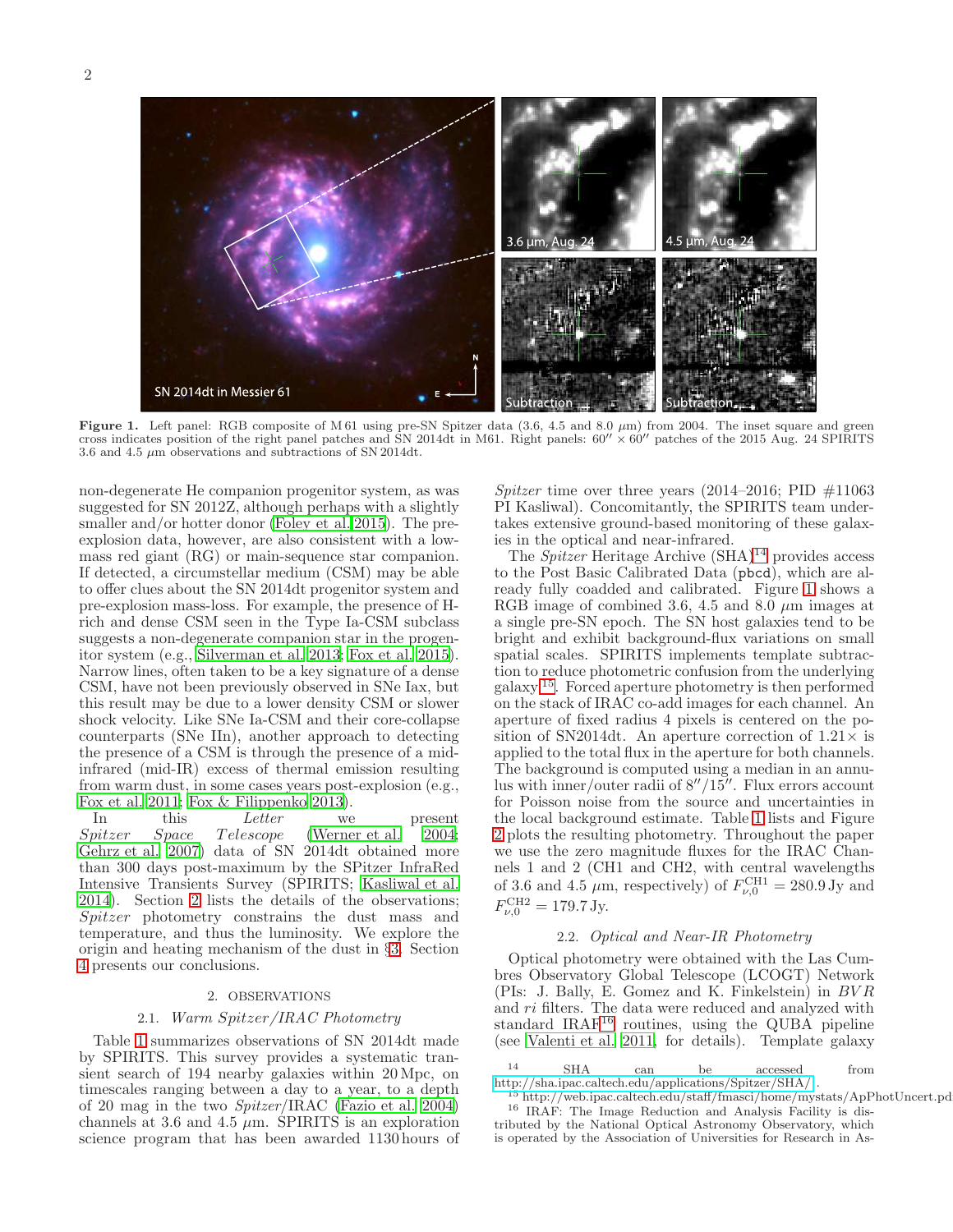<span id="page-2-0"></span>Table 1 Spitzer Observations and IR Fitting Parameters ( $a = 0.1 \mu$ m amorphous carbon)

| JD<br>$-2,450,000$ | Epoch<br>(days) | $3.6 \ \mu m^1$ | $4.5 \ \mu m^1$<br>$(\mu Jy)$ | $M_{\rm d}~({\rm M}_{\odot})$ | $T_{\rm d}$ (K) | $L_{\rm d}$ (L <sub>o</sub> ) |
|--------------------|-----------------|-----------------|-------------------------------|-------------------------------|-----------------|-------------------------------|
| 7259               | 309             | 49(16)          | 52(12)                        | $1.35 \times 10^{-5}$         | 711             | $4.75 \times 10^5$            |
| 7267               | 317             | 52(18)          | 58(13)                        | $1.83 \times 10^{-5}$         | 679             | $4.98\times10^{5}$            |
| 7286               | 336             | 75(18)          | 73(14)                        | $1.33 \times 10^{-5}$         | 770             | $7.48\times10^{5}$            |

<sup>1</sup>  $1σ$  uncertainties are given in parentheses.

subtraction is not performed. The SN magnitudes are measured with a point-spread function (PSF) fitting technique (using daophot) and calibrated using SDSS photometry of stars in the field. For the light curve analysis we also include  $gri$  and  $R$ -band photometry from the Palomar 48 and 60-inch telescopes,  $UBV$ photometry[17](#page-2-2) from the Ultra-Violet/Optical Telescope (UVOT, [Roming et al. 2005\)](#page-5-24) on the Swift spacecraft [\(Gehrels et al. 2004](#page-5-25)) and measurements by amateurs [18](#page-2-3) . In order to match the SN 2014dt photometry, the RI data were converted to ri magnitudes using the conversions in [Jordi et al. \(2006\)](#page-5-26).

Near-IR (NIR) observations in the Mauna Kea Observatory  $JHK<sub>s</sub>$  filters were carried out with the United Kingdom Infrared Telescope (UKIRT). Template galaxy subtraction is *not* performed. PSF fitting photometry was performed on the sky-subtracted frames, calibrated using 2MASS stars in the field. We also include the early NIR photometry from [Joshi et al. \(2014\)](#page-5-27).

#### 2.3. Distance to M61

Figure [2](#page-2-1) plots the multi-wavelength light curve of SN 2014dt compared to other SNe Iax 2005k and 2012Z. We note that SN 2014dt was discovered after peak brightness, but the light curves indicate that it peaked around Oct. 20 (MJD=56950). This explosion date is comparable to the time of maximum deduced from spectral cross correlations [\(Ochner et al. 2014;](#page-5-13) [Foley et al. 2015\)](#page-5-3). Two different methods based on the Type II SN 2008in [\(Roy et al. 2011\)](#page-5-28) yield distances to M61 ranging between a distance modulus  $\mu = 30.45$  mag (12.3 Mpc, EPM method, [Bose & Kumar \(2014](#page-5-29))) and  $\mu = 31.43$  mag (19.3) Mpc, Photospheric magnitude method, Rodríguez et al.  $(2014)$ ). While the former is consistent with the Tully-Fisher estimate [\(Schoeniger & Sofue 1997\)](#page-5-31) and used to put limits on the progenitor system in [Foley et al. \(2015\)](#page-5-3), the larger distance makes SN 2014dt appear to have similar absolute magnitudes as SNe 2005hk and 2012Z, peaking at  $M_V \sim -18$  mag. We assume a distance of 19.3 Mpc for the analysis in this paper.

# 2.4. A Mid-IR Excess

Both SN 2012Z [\(Stritzinger et al. 2015;](#page-5-7) [Yamanaka et al. 2015\)](#page-5-32) and SN 2005hk [\(Phillips et al.](#page-5-6) [2007;](#page-5-6) [Sahu et al. 2008](#page-5-33)) had low host-galaxy extinction  $E(B - V) \leq 0.10$ , and SN 2014dt seems to follow the early color evolution of both these SNe. However, at around 100 days post peak SN 2014dt starts to exhibit

tronomy (AURA) under cooperative agreement with the National Science Foundation (NSF).

- $17$  made public by Peter Brown on the *Swift* Supernovae page
- <span id="page-2-3"></span><span id="page-2-2"></span><sup>18</sup> made public on the AAVSO and the Bright Supernovae pages



<span id="page-2-1"></span>Figure 2. Upper panel: Optical, near- and mid-IR light curves of SN 2014dt (colored circles and solid lines) assuming a distance modulus  $\mu = 31.43$  mag and  $MJD_{B,\text{max}} = 56950$ . The light curves of SNe 2005hk (grey stars and dotted lines; [Phillips et al.](#page-5-6) [2007](#page-5-6); [Sahu et al. 2008](#page-5-33)) and 2012Z (grey triangles and dashed lines; [Stritzinger et al. 2015](#page-5-7); [Yamanaka et al. 2015\)](#page-5-32) are shown for comparison as well as the 3.6 and 4.5  $\mu$ m templates for normal SNe Ia (dash-dotted lines) from Johansson et al. (2014). Bottom panel: B-V color evolution of SN 2014dt compared to a normal SN Ia and SNe Iax 2005hk and 2012Z.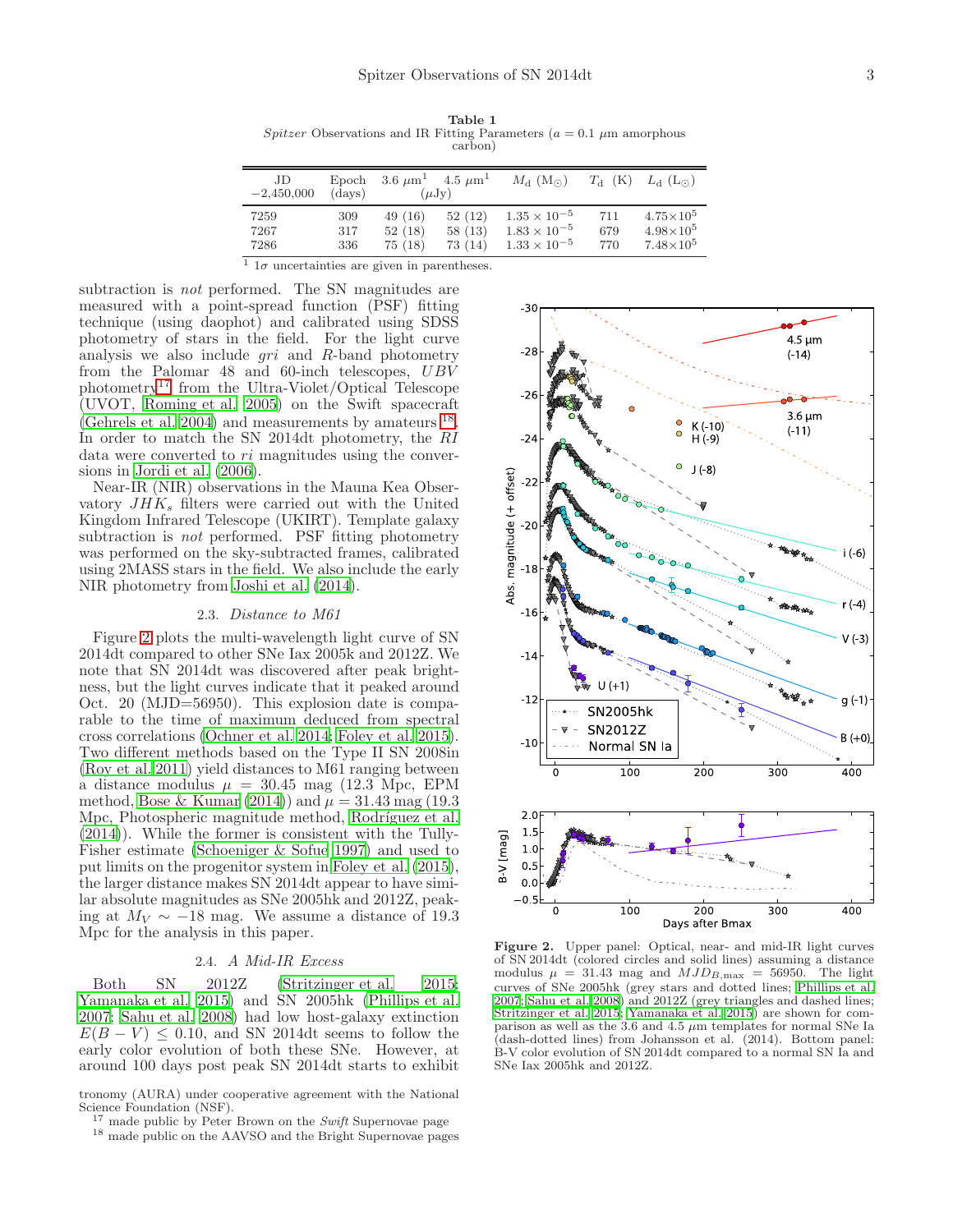

<span id="page-3-0"></span>Figure 3. Collage of 4.5  $\mu$ m absolute magnitudes of normal SNe Ia (blue symbols, from [Johansson et al. 2014](#page-5-34)), core-collapse SNe (green symbols, from Tinyanont et al. in prep., Szalai & Vinkó 2013, and references therein) and strongly interacting SNe Ia-CSM (red symbols, from [Fox et al. 2011](#page-5-16) and [Fox & Filippenko 2013](#page-5-17)).

redder colors than SNe 2005hk and 2012Z. As we explain below, the redder colors likely stem from additional flux at longer wavelengths, rather than dust attenuation of bluer light.

Figure [2](#page-2-1) shows that SN 2014dt has plateaued between days 298 and 326. Such behavior is not typical of thermonuclear SNe Ia, which follow radioactive decay rates at these epochs, even in the mid-IR [\(Johansson et al.](#page-5-34) [2014\)](#page-5-34). For a comparison, Figure [3](#page-3-0) plots the SN 2014dt Spitzer Channel 2 photometry over a mid-IR template compiled for both normal SNe Ia [\(Johansson et al. 2014](#page-5-34)) and a sample of SNe with observed dust present. SN 2014dt shows a clear mid-IR excess in both Spitzer bands.

At late times, SN Ia light curves transition from a regime dominated by gamma-rays to one dominated by positrons. In the case of energy deposition by positrons, the IR light curve slope can change due to various physical effects that govern the positron escape probability (e.g., magnetic fields; [Penney & Hoeflich 2014](#page-5-36)). For a normal SN Ia at 300 days, this effect is only on the order of a tenth of a magnitude. We note that even if the positrons are fully trapped, this effect cannot explain the observed IR plateau.

The source of the mid-IR excess is therefore likely to be warm dust. Spitzer photometry offers the advantage of spanning the peak of the blackbody produced by warm grains. The flux can therefore be fit as a function of the

dust temperature,  $T_{\rm d}$ , and mass,  $M_{\rm d}$ ,

<span id="page-3-1"></span>
$$
F_{\nu} = \frac{M_{\rm d}B_{\nu}(T_{\rm d})\kappa_{\nu}(a)}{d^2},\tag{1}
$$

assuming optically thin dust with particle radius a, at a distance d from the observer, and thermally emitting at a single equilibrium temperature (e.g., [Hildebrand 1983](#page-5-37)), where  $\kappa_{\nu}(a)$  is the dust absorption coefficient.

The dust composition and temperature distribution is unknown. Given only 2 photometry points, however, we assume a simple dust population of a single size and temperature composed entirely of amorphous carbon (AC; Williams  $&$  Fox 2015). These assumptions are consistent with previous analysis of warm Spitzer data (e.g., [Fox et al. 2011;](#page-5-16) [Fox & Filippenko 2013\)](#page-5-17), which allows for meaningful comparisons. Figure [4](#page-4-1) shows the best fit of Equation [1](#page-3-1) obtained with the IDL MPFIT function [\(Markwardt 2009\)](#page-5-39), which minimizes the value of  $\chi^2$  by varying  $M_d$  and  $T_d$ . With only two photometry points at each epoch, we limit our fits to a single component (see Figure [4\)](#page-4-1). Table [1](#page-2-0) lists the best-fit parameters for AC grains of size  $a = 0.1 \mu m$ . The dust masses presented here are likely lower limits since a bulk of the dust likely resides at cooler temperatures not probed by Spitzer. For a distance to M61 of only  $\sim$ 12 Mpc, however, both the dust mass and luminosity presented in Table [1](#page-2-0) would decrease by a factor of  $\sim 2.5 \times$ , but the mid-IR excess relative to the normal SN Ia sample would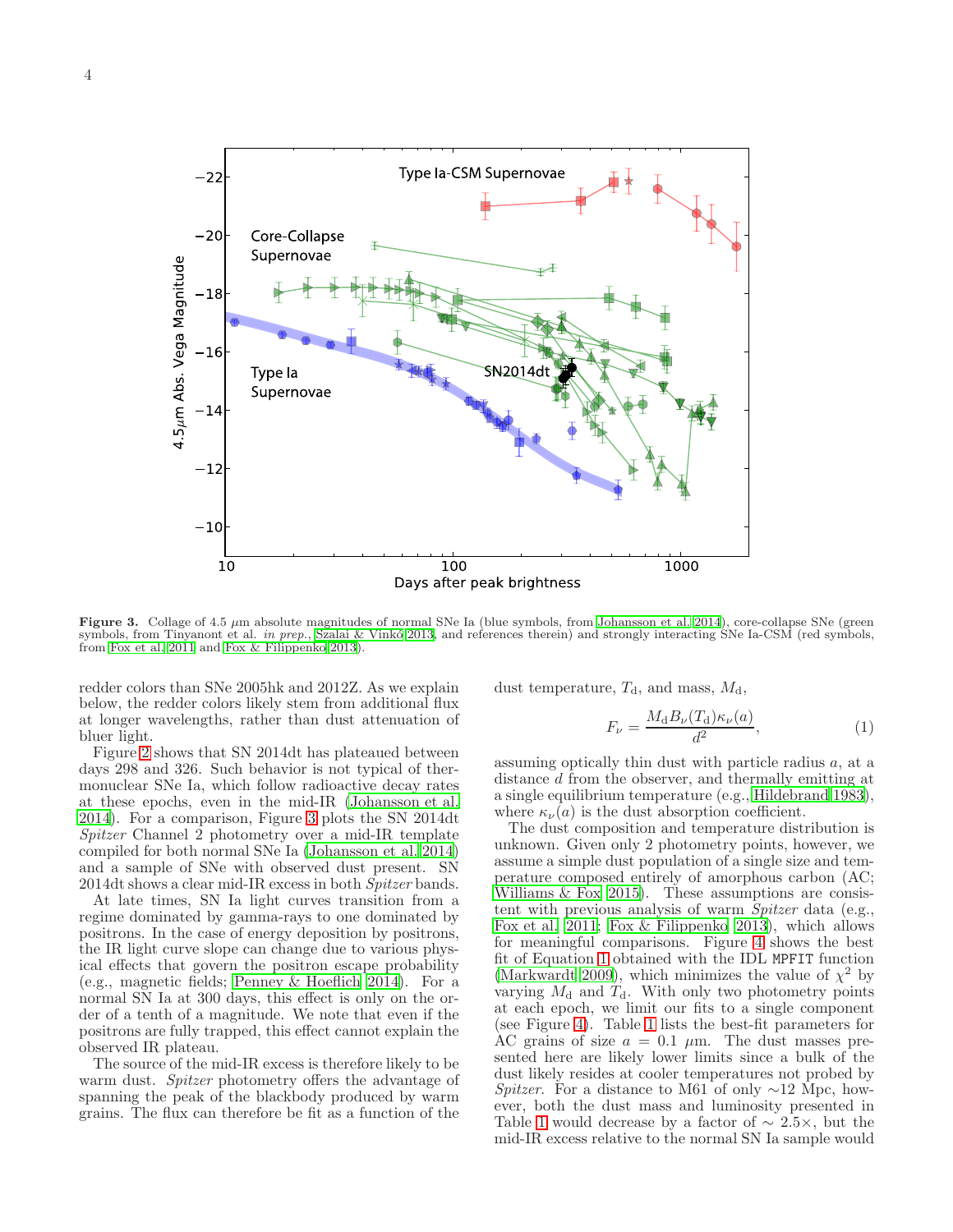

<span id="page-4-1"></span>Figure 4. Photometry of SNe 2014dt in Spitzer/IRAC Channels  $1 (3.6 \mu m)$  & 2 (4.5  $\mu m$ ). Overplotted are the resulting best fits of Equation [1.](#page-3-1)

still be present.

Compared to the mid-IR excess observed in the SNe Ia-CSM 2002ic and 2005gj (e.g. [Fox & Filippenko 2013\)](#page-5-17), the dust luminosity (and mass) of SN 2014dt is approximately two orders of magnitude smaller than the SNe Ia-CSM, while the temperatures are about the same (but note the fit is made with only two photometry points). We explore the implications of these similarities and differences below.

### 3. ANALYSIS AND DISCUSSION

## <span id="page-4-0"></span>3.1. Possible Origins and Heating Mechanisms

The source of the mid-IR emission is likely warm dust, but the origin and heating mechanism of the dust are less clear. The dust may be either newly formed or pre-existing, and either shock or radiatively heated; see [Fox et al. \(2010\)](#page-5-40) for a full discussion. To discriminate between possible scenarios, we first assume a spherically symmetric, optically thick dust shell and calculate the blackbody radius,  $r_{\rm bb} = [L_d/(4\pi\sigma T_d^4)]^{1/2}$ , which sets a *minimum* shell size. The measured luminosity  $L_d \approx 5 \times 10^5$  L<sub>⊙</sub> and dust temperature  $T_d \approx 700$  K yield a blackbody radius of  $r_{\rm bb} \approx 3.5 \times 10^{15}$  cm. A caveat that should be considered is that the dust is likely optically thin since SN 2014t does not exhibit much extinction, so the dust shell radius is likely larger than the calculated blackbody radius or the dust is asymmetrically distributed.

In any case, the blackbody radius is comparable to the distance traveled by material with a time averaged velocity of  $\sim$  1300 km s<sup>-1</sup> over  $\sim$ 300 days. Indeed, models suggest dust can form in SNe Ia at these velocities, timescales, and total mass [\(Nozawa et al. 2011\)](#page-5-41). Furthermore, SNe Iax are defined by their low velocities (e.g., [Foley et al. 2013,](#page-5-2) and references within). It is interesting to note that no other SN Ia has ever been observed to form new dust (and this paper presents the first late-time mid-IR observations of any SN Iax). Simultaneous optical and IR data would be beneficial since newly formed dust is often associated with not only a rise in the IR luminosity, but also a simultaneous drop in the visual luminosity due to absorption. Unfortunately, our

optical photometry do not extend to the epochs of the Spitzer observations.

Another possibility that is consistent with the data is pre-existing dust in the CSM. Figure 8 in [Fox et al.](#page-5-40) [\(2010\)](#page-5-40) shows that the minimum radius derived above is approximately consistent with the distance to which such dust would have been vaporized (assuming a vaporization temperature of ∼2000 K) by the peak luminosity of SN 2014dt ( $M \approx -18$  mag; [Foley et al. 2014](#page-5-10)). A dust shell lying at the vaporization radius is usually a signature of continuous mass loss from the progenitor primary (or companion) since a temporary mass-loss scenario (i.e., eruption) would have to include a contrived timeline. For the case of pre-existing dust, the heating mechanism could be an IR echo, shocks, or radiation from the X-ray/UV/optical emission produced by shock interaction at an inner radius. An IR echo at this radius would last only a few days  $(t \approx \frac{2r}{c})$ , so the duration of the mid-IR light curve rules out that scenario. Shock heating of the dust, however, is possible given that the  $\sim$ 1300 km s<sup>-1</sup> shock radius corresponds to both the derived blackbody and vaporization radii.

Alternatively, radiative heating of a pre-existing dust shell by X-ray/UV/optical emission generated by the shock interaction has been proposed to explain the latetime IR emission observed in SNe IIn and Ia-CSM (e.g., [Fox et al. 2011,](#page-5-16) [2013;](#page-5-42) [Fox & Filippenko 2013](#page-5-17)). Assuming an optically thin dust shell, the observed dust temperature  $(T_d)$  and shell radius  $(r_d)$  require a combined optical, ultraviolet, and/or X-ray flux given by

$$
L_{\rm opt/UV/X} = \frac{64}{3} \rho a r_{\rm d}^2 \sigma T_{\rm SN}^4 \frac{\int B_{\nu}(T_{\rm d}) \kappa(\nu) d\nu}{\int B_{\nu}(T_{\rm SN}) Q_{\rm abs}(\nu) d\nu} \tag{2}
$$

for a dust bulk (volume) density  $\rho$  and an effective SN blackbody temperature  $T_{SN}$ , where  $Q_{abs}$  is the dust absorption efficiency, and  $\kappa(\nu)$  is the dust absorption coefficient. Figure 4 in [Fox et al. \(2013\)](#page-5-42) shows that the blackbody radius of SNe 2014dt  $[r_{\text{bb}} \approx 3 \times 10^{15} \text{ cm}]$  at temperatures  $T_d \approx 700$  K require optical and/or X-ray luminosities in the range  $L_{\text{opt/UV/X}} \approx 10^7 \text{ L}_{\odot}$ . Optical/UV/and X-ray observations could confirm the predicted luminosities. Furthermore, narrow lines in the optical spectra would offer clear evidence of CSM interaction. As already noted, our optical photometry do not extend to the epochs of the Spitzer observations, and we have no optical spectroscopy at these later epochs to search for narrow lines (the original classification spectrum does not show evidence of narrow lines at early times; [Foley et al. 2015\)](#page-5-3).

#### 3.2. Progenitor Mass-Loss Rate

Mid-IR wavelengths probe the characteristics of the CSM at the dust-shell radius. Assuming a dust-to-gas mass ratio expected in the H-rich envelope of a massive star,  $Z_d = M_d/M_g \approx 0.01$ , the dust-shell mass can be tied to the progenitor's total mass-loss rate,

<span id="page-4-2"></span>
$$
\dot{M} = \frac{M_{\rm d}}{Z_{\rm d}\Delta r} v_{\rm w}
$$
\n
$$
= \frac{3}{4} \left(\frac{M_{\rm d}}{M_{\odot}}\right) \left(\frac{v_{\rm w}}{120 \text{ km s}^{-1}}\right) \left(\frac{5 \times 10^{16} \text{ cm}}{r}\right) \left(\frac{r}{\Delta r}\right) [\rm M_{\odot} \text{ yr}^{-1}]
$$